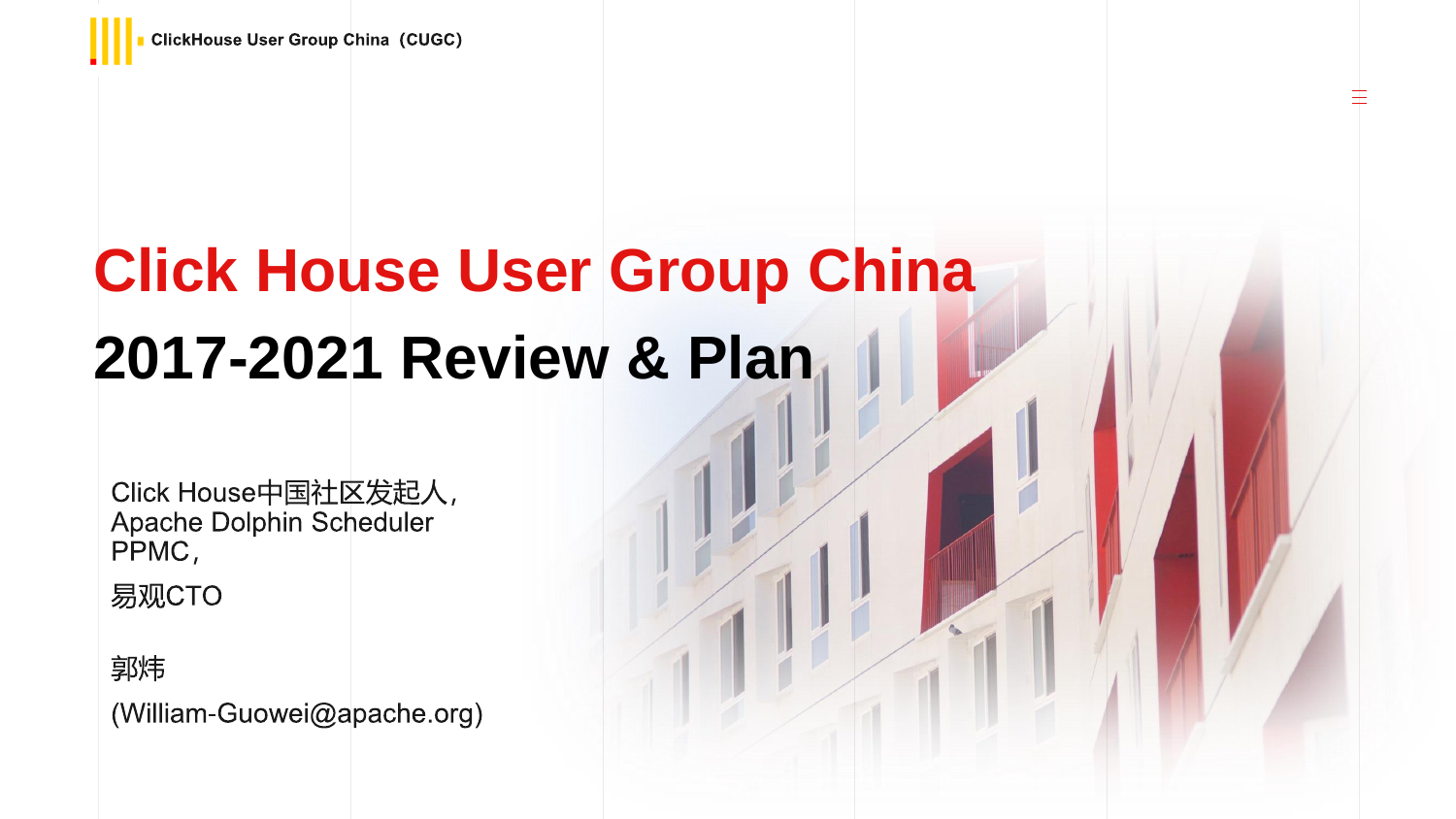### **2021ClickHouse中国社区组织志愿者 Volunteer of CUGC 2021**



CK社区组织者 易观数科 CTO 郭炜



阅文集团 数据研发 刘文成 Click House 小C



周二 开发者订阅号负责人 摩比可可网络 大数据研发 苏鹏飞 Aaron



周四 开发者订阅号负责人 广州阳光耐特 架构师 林志佳



网站维护负责人 易观数科 Java 申龙光

2



网络问题整理 华润万家 高级专业经理 朱元



网络问题整理 万方中天科技 石再虎



视频创新 我心更棒科技公司 CEO 宋增建

#### **ClickHouse User Group China (CUGC)**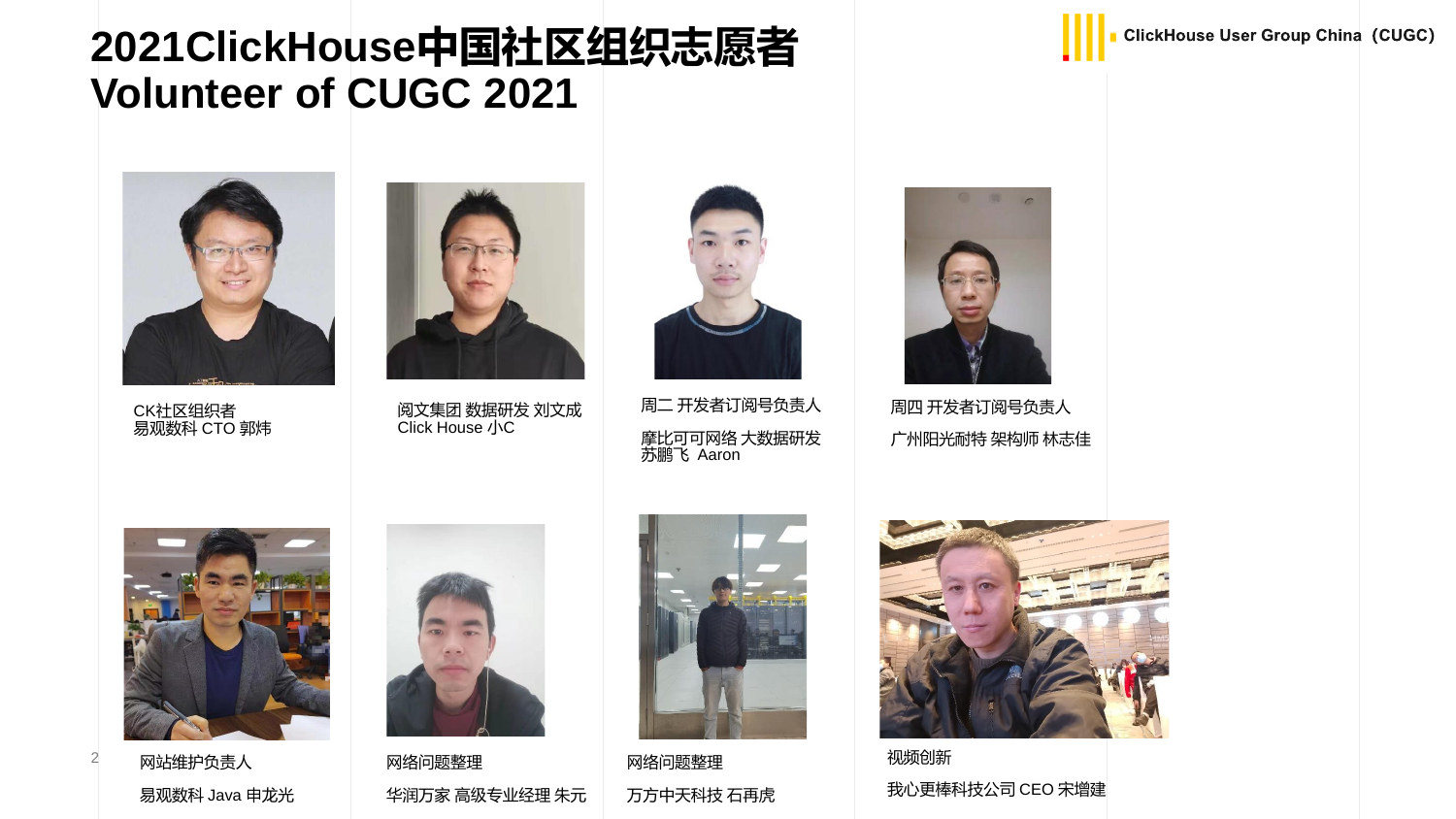### **ClickHouse Meetup in China Plan 2021**

Meetup Plan:

3

2021.2.6 (or 2021.2.27) Spring ClickHouse on-line Meetup in China

2021.6.26 Summer ClickHouse Meetup in China (perhaps off-line Meetup)

2021.10.30 Autumn ClickHouse Meetup in China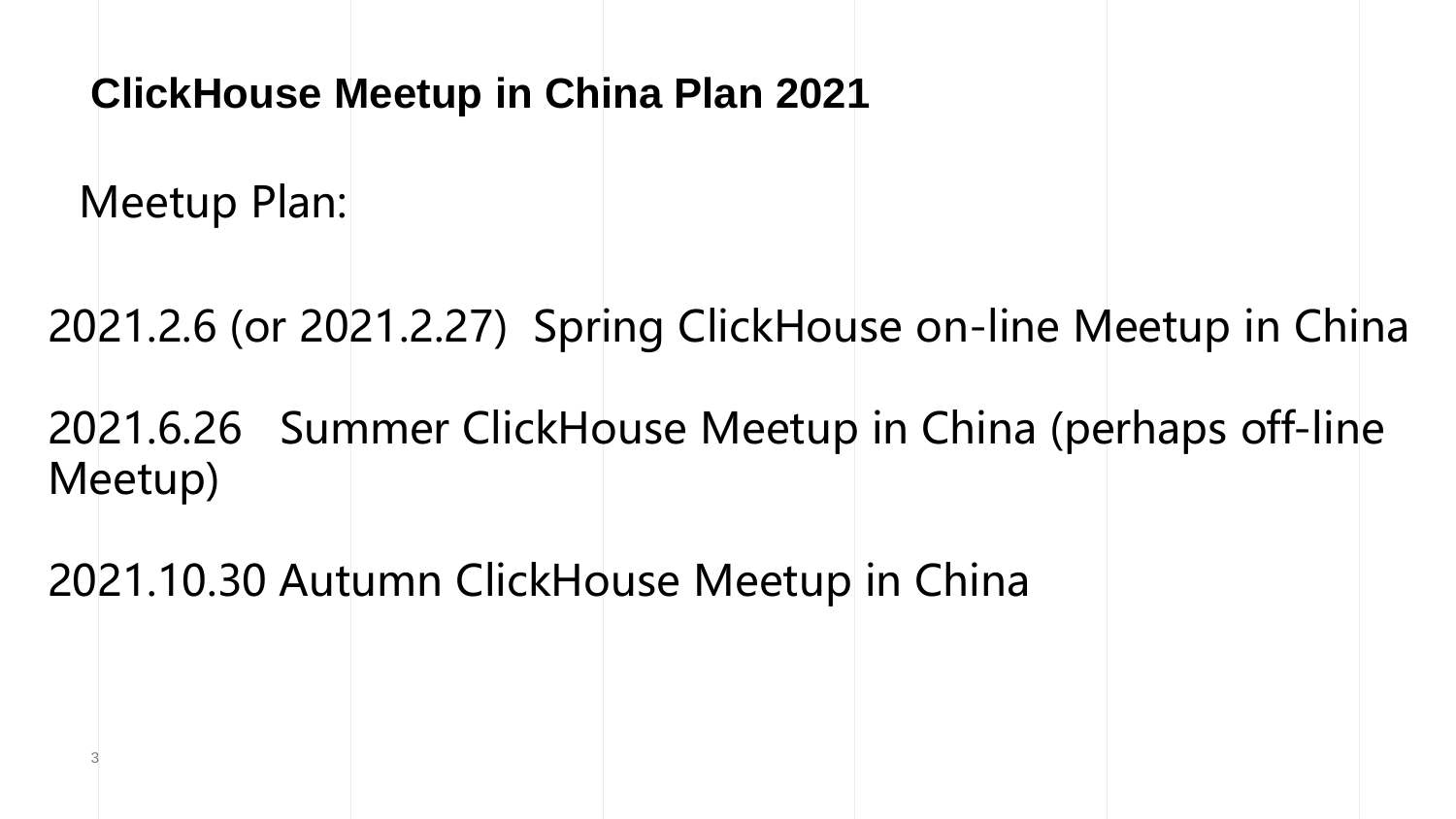## **ClickHouse On-line Meetup in China 2021 Spring**

- 1. 14:00-14:10(Beijing Time), (9:00-9:10 Moscow) ClickHouse中国社区与Meetup 2017-2020 回顾与展望 易观数科 CTO 郭炜 ClickHouse China User Group Meetup 2017-2020 Review William Guowei, Analysys CTO
- 2. 14:10-15:00(Beijing Time), (9:10-10:00 Moscow) ClickHouse 最新和即将发布的功能 Alexey Milovidov, Yandex ClickHouse New&upcoming Features Alexey Milovidov, Yandex
- 3. 15:00-15:40(Beijing Time), (10:00-10:40 Moscow) ClickHouse在腾讯音乐敏捷数据分析实践和思考 腾讯音乐数据中心负责人 吴泽君 Thinking of Agile BI using ClickHouse in Tencent Music Zejun Wu, Director of Tencent Music Data Center
- 4. 15:40-16:20(Beijing Time), (10:40-11:20 Moscow) ClickHouse Projections, ETL and more れた 半天祺 (Amos Bird) ClickHouse Projections, ETL and more Amos Bird
- 5. 16:20-17:00(Beijing Time), (11:20-12:00 Moscow) ClickHouse在B站用户行为分析的应用与优化实践 B站OLAP平台负责人 李呈祥 Blibli's User Behavior Analysis Optimization on ClickHouse Chenglxiang LI, Director of Blili Bigdata OLAP
- 6. 17:00-17:40(Beijing Time), (12:00-12:40 Moscow) ClickHouse在实时广告圈人业务中的实践 阿里云 涂继业 (和君) RTB User Profile Practice on ClickHouse Alibaba Tu Jiye, Architect of Alibaba Cloud
- 7. 17:40-18:00(Beijing Time), (12:40-13:00 Moscow) Q&A All Speakers

4